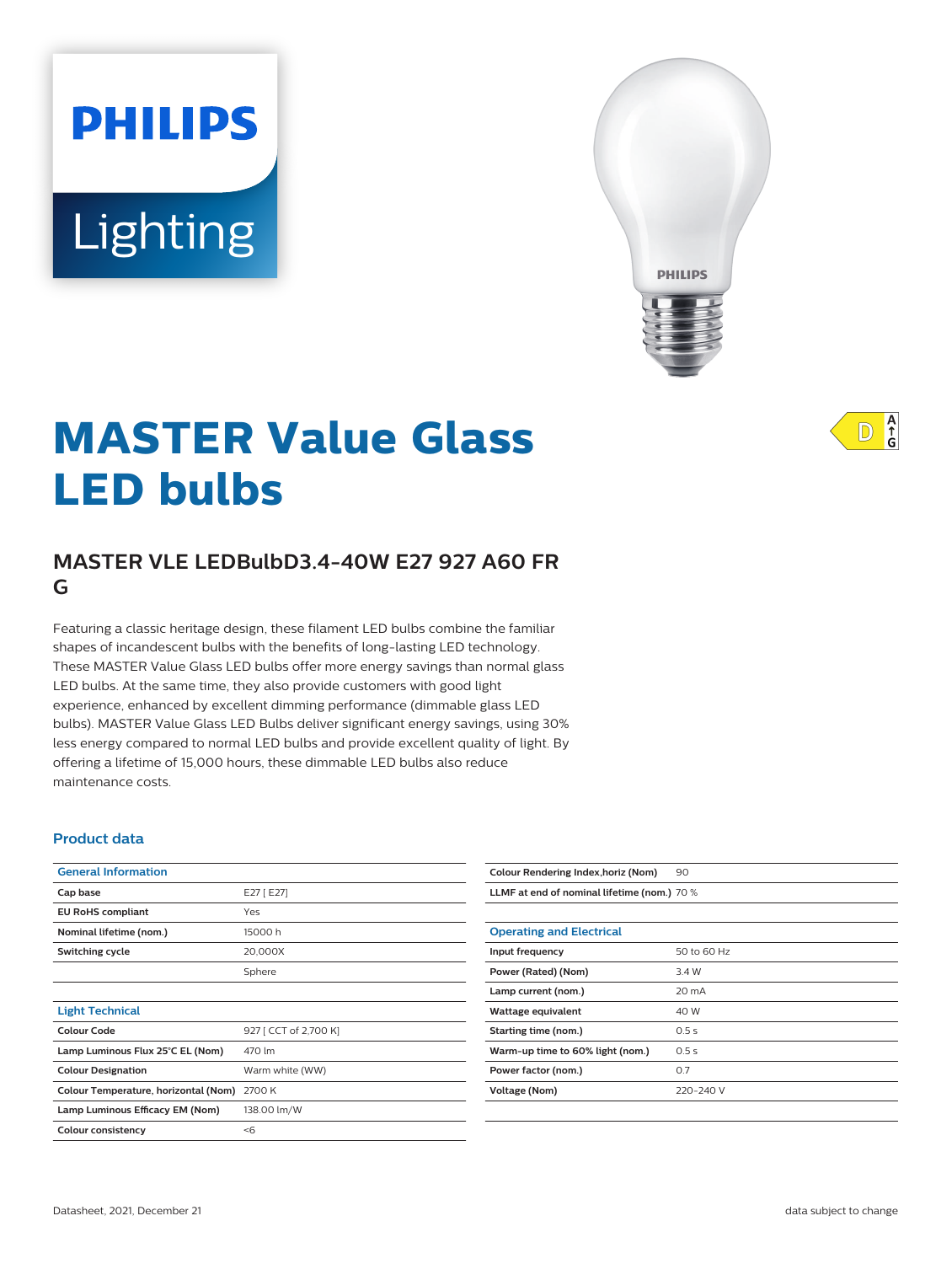# **MASTER Value Glass LED bulbs**

| <b>Temperature</b>                       |                            |
|------------------------------------------|----------------------------|
| T-Case maximum (nom.)                    | 80 °C                      |
|                                          |                            |
| <b>Controls and Dimming</b>              |                            |
| Dimmable                                 | Only with specific dimmers |
|                                          |                            |
| <b>Mechanical and Housing</b>            |                            |
| <b>Lamp Finish</b>                       | Frosted                    |
| <b>Bulb shape</b>                        | A60 [ A 60mm]              |
|                                          |                            |
| <b>Approval and Application</b>          |                            |
| <b>Energy Efficiency Class</b>           | D                          |
| Energy consumption kWh/1,000 hours 4 kWh |                            |
|                                          | 574384                     |
|                                          |                            |

| <b>Product Data</b>               |                                        |
|-----------------------------------|----------------------------------------|
| Full product code                 | 871951435483800                        |
| Order product name                | MASTER VLE LEDBulbD3 4-40W F27 927 A60 |
|                                   | FR G                                   |
| EAN/UPC - product                 | 8719514354838                          |
| Order code                        | 929003070702                           |
| SAP numerator - quantity per pack |                                        |
| Numerator - packs per outer box   | 10                                     |
| <b>SAP material</b>               | 929003070702                           |
| SAP net weight (piece)            | $0.030$ kg                             |
|                                   |                                        |

#### **Dimensional drawing**



**MASTER VLE LEDBulbD3.4-40W E27 927 A60 FR G**

#### **Photometric data**



 $150^\circ$  $180^\circ$  $150^\circ$ -150 100  $120^\circ$  $120^\circ$ 50 Ŵ 90 |90° 50  $60^\circ$ 60 00 YЛ 150  $\overline{(cd/1000\text{lm})}$  $0^{\circ}$ 

**LEDbulb MAS 3,4W A60 E27 927 FR-GUL LEDbulb MAS A60 3,4W E27 927 FR-LDD**

| Product                                     |              |
|---------------------------------------------|--------------|
| MASTER VLE LEDBulbD3.4-40W E27 927 A60 FR G | 60 mm 104 mm |
|                                             |              |